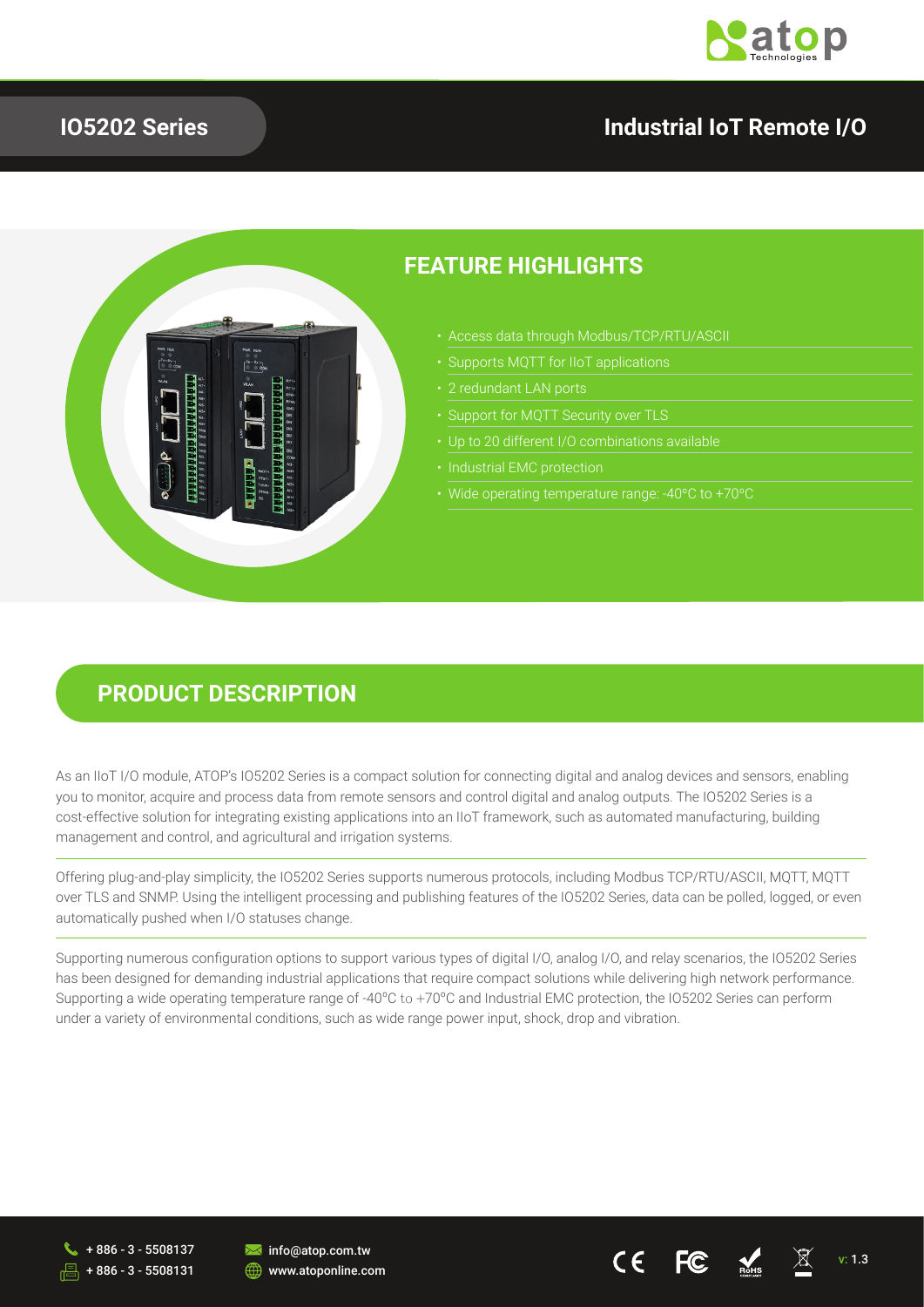

 $\boxed{\boxtimes}$ 

RoHS

# **APPLICATIONS**

The IO5202 Series supports Modbus TCP/RTU/ASCII, MQTT, MQTT over TLS and SNMP. Using the intelligent processing and publishing features, data can be polled, logged, or even automatically pushed when I/O statuses change. Also, data can be pushed to connect and interact with a public or private cloud server.



 $C\epsilon$ 

 $FC$ 

## **AVAILABLE COMBINATIONS**

| <b>Model Name</b>  | Serial<br>port  | Digital<br>I/Os | <b>Outputs</b><br>Relay | <b>Analog</b><br>Inputs | <b>Analog</b><br>Outputs | $Wi-Fi$   | <b>Remark</b>            |
|--------------------|-----------------|-----------------|-------------------------|-------------------------|--------------------------|-----------|--------------------------|
| IO5202-DB-16-0-0-0 | DB <sub>9</sub> | 16              | 0                       | $\Omega$                | $\bigcirc$               | <b>No</b> | 8 DI/8 DO                |
| IO5202-TB-16-0-0-0 | TB <sub>5</sub> | 16              | $\bigcirc$              | $\bigcap$               | $\bigcap$                | No.       | 8 DI/ 8 DO               |
| IO5202-DB-0-0-8-0  | DB9             | $\bigcap$       | $\bigcirc$              | 8                       | $\bigcap$                | <b>No</b> |                          |
| IO5202-TB-0-0-8-0  | TB <sub>5</sub> | $\bigcirc$      | $\bigcirc$              | 8                       | $\bigcirc$               | No.       |                          |
| IO5202-DB-6-2-4-0  | DB9             | 6               | $\overline{2}$          | $\overline{4}$          | $\bigcap$                | <b>No</b> |                          |
| IO5202-TB-6-2-4-0  | TB <sub>5</sub> | 6               | $\overline{2}$          | $\overline{4}$          | $\bigcirc$               | <b>No</b> |                          |
| IO5202-DB-8-4-0-0  | DB9             | 8               | $\overline{4}$          | $\Omega$                | $\bigcirc$               | <b>No</b> | 8 DIO, Jumper Selectable |
| IO5202-TB-8-4-0-0  | TB <sub>5</sub> | 8               | $\overline{4}$          | $\Omega$                | $\bigcirc$               | <b>No</b> | 8 DIO, Jumper Selectable |
| IO5202-DB-0-0-4-4  | DB9             | $\bigcirc$      | $\bigcirc$              | $\overline{4}$          | $\overline{4}$           | <b>No</b> |                          |
| IO5202-TB-0-0-4-4  | TB <sub>5</sub> | $\bigcirc$      | 0                       | 4                       | 4                        | No.       |                          |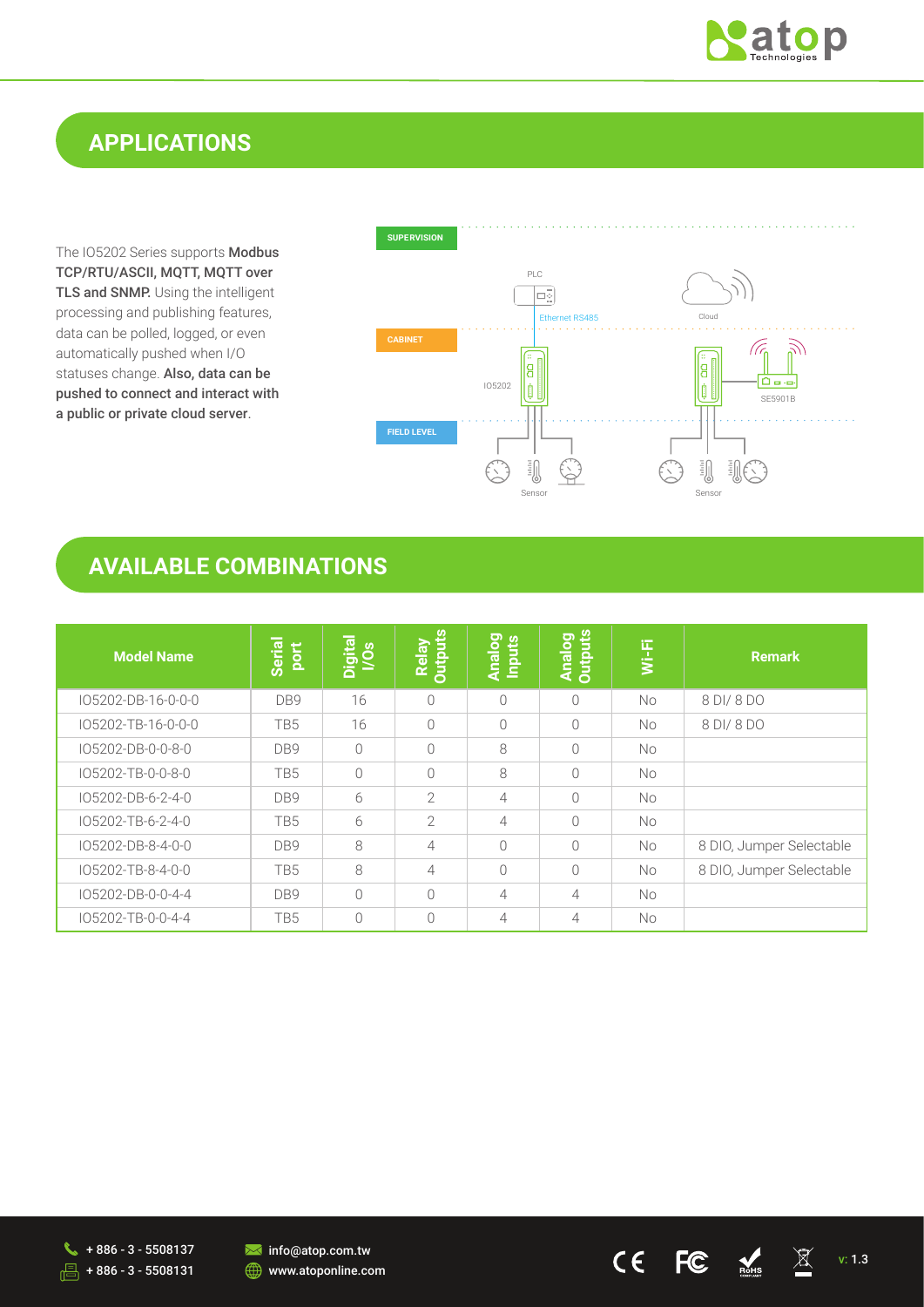

 $\underline{\boxtimes}$ 

 $M<sub>BS</sub>$ 

 $C \in$ 

 $FC$ 

# **DIMEMSIONS & LAYOUT**





**M** info@atop.com.tw www.atoponline.com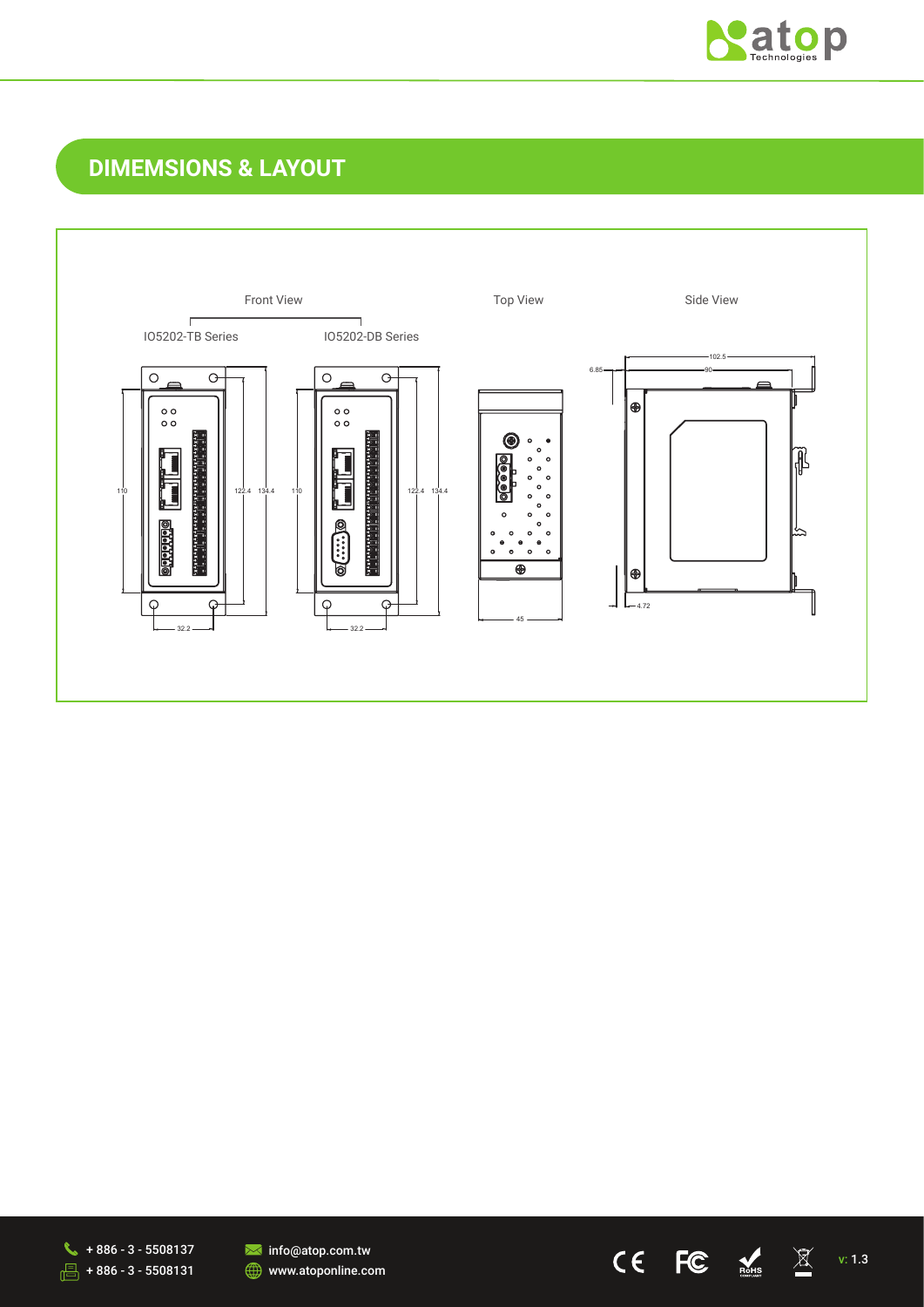

CE FC  $\leq$  X

# **SPECIFICATIONS**

| <b>Technical Specifications</b>                               |                                                                                                                                                                                         |
|---------------------------------------------------------------|-----------------------------------------------------------------------------------------------------------------------------------------------------------------------------------------|
| Model Name                                                    | 105202                                                                                                                                                                                  |
| <b>Ethernet</b>                                               |                                                                                                                                                                                         |
| Compliance                                                    | IEEE802.3 for 10BASE-T<br>IEEE802.3u for 100BASE-T(X)                                                                                                                                   |
| Number of ports<br><b>Transmission Rate</b><br>Auto MDI/MDI-X | 2x RJ45<br>10/100 Mbps<br>Yes                                                                                                                                                           |
| <b>Serial</b>                                                 |                                                                                                                                                                                         |
| Mode                                                          | RS-232/ RS-422 / RS-485 (2-wire and 4-wire)                                                                                                                                             |
| Number of ports                                               | 1x                                                                                                                                                                                      |
| Connector                                                     | 5-pin 3.81mm Terminal Block (-TB models) or 9-pin D-Sub9 (-DB models)                                                                                                                   |
| Baud rate                                                     | 1,200 to 234,000 bps                                                                                                                                                                    |
| Data bits                                                     | 7,8 software selectable                                                                                                                                                                 |
| Stop bits                                                     | 1,2 software selectable                                                                                                                                                                 |
| Auto-detection                                                | RS-485 auto-detection by hardware                                                                                                                                                       |
| <b>Power</b>                                                  |                                                                                                                                                                                         |
| Input Voltage                                                 | 12 to 48 VDC                                                                                                                                                                            |
| Input Current                                                 | 0.6 to 0.2 A                                                                                                                                                                            |
| Max. Power Consumption                                        | 9.6 W                                                                                                                                                                                   |
| Reverse polarity protection                                   | Present                                                                                                                                                                                 |
| Connector                                                     | 5.08 mm 3-Pin Lockable Terminal Block                                                                                                                                                   |
| <b>LED</b>                                                    |                                                                                                                                                                                         |
| Indicators                                                    | PWR, RUN, RJ45 Act/Link, COM1 Tx, COM1 Rx                                                                                                                                               |
| <b>Software features</b>                                      |                                                                                                                                                                                         |
| Protocols                                                     | TCP, IPv4, UDP, DHCP Client/Server, HTTP, HTTPS, NTP client, Telnet, ARP,<br>SNMPv1, v2c, v3, serial console (on-board connector), MQTT, MQTT Security over<br>TLS, SMTP/ SMTP with TLS |

 $\sqrt{18}$  + 886 - 3 - 5508137  $\sqrt{2}$  + 886 - 3 - 5508131

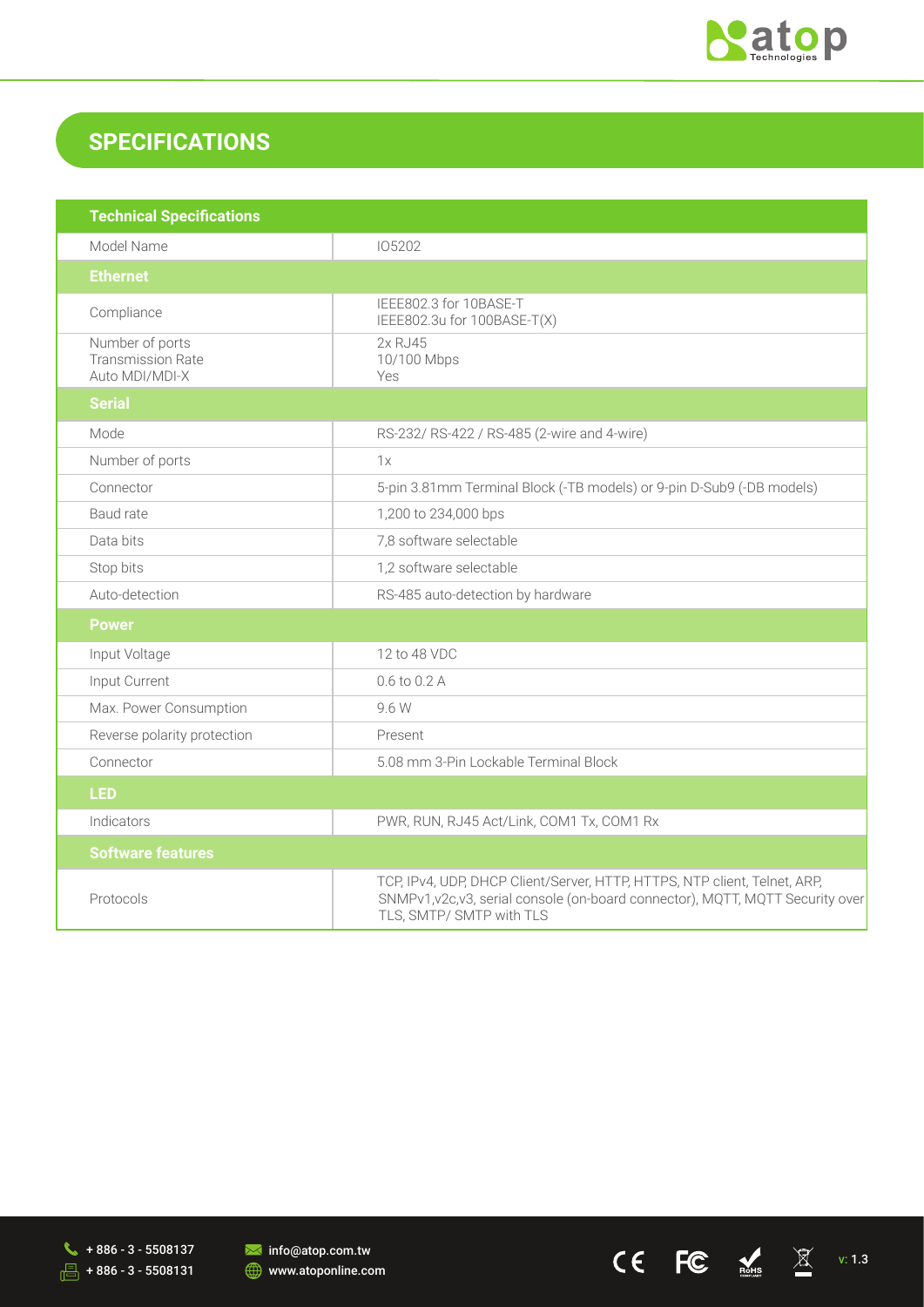

CE FC  $\leq$  X

| <b>Physical Characteristics</b>   |                                       |
|-----------------------------------|---------------------------------------|
| Housing                           | IP30 protection according to EN 60529 |
| Material                          | <b>SPCC</b>                           |
| Dimension $(W \times H \times D)$ | 45.3 x 89.6 x 110 mm                  |
| Weight                            | 350q                                  |
| Installation                      | DIN-rail or wall-mount (optional)     |
| <b>Environmental Limits</b>       |                                       |
| <b>Operating Temperature</b>      | $-40$ to $+70$ °C (-40 to $+158$ °F)  |
| Storage Temperature               | $-40$ to $+85$ °C (-40 to $+185$ °F)  |
| Ambient Relative Humidity         | 5% to +95% RH (non-condensing)        |

| <b>I/O Specifications</b>  |                                                                              |
|----------------------------|------------------------------------------------------------------------------|
| <b>Digital Inputs</b>      |                                                                              |
| Input Type                 | Single status (wet or dry contact) or counter                                |
| Dry contact                | Logic 1: short to GND, Logic 0: open                                         |
| Wet contact                | Logic 1: 0 to 3 VDC, Logic 0: 10 to 30 VDC                                   |
| <b>Counter Frequency</b>   | 250 Hz                                                                       |
| Isolation                  | 3k Vrms                                                                      |
| <b>Digital Outputs</b>     |                                                                              |
| Output Type                | Output or pulse output                                                       |
| Nominal Voltage            | 30 VDC                                                                       |
| <b>Current Rating</b>      | max 500 mA in total                                                          |
| Over-voltage Protection    | 45 VDC                                                                       |
| Over-current Protection    | 2.6A                                                                         |
| Over-temperature shutdown  | 175°C                                                                        |
| Isolation                  | 3k Vrms                                                                      |
| <b>Relay Outputs</b>       |                                                                              |
| Form                       | Form A power relay                                                           |
| Isolation resistance       | 1G Ω @500VDC                                                                 |
| Isolation between contacts | 3k Vrms                                                                      |
| <b>Analog Inputs</b>       |                                                                              |
| Current contact rating     | Voltage/Current Software Selectable                                          |
| Input Range                | Voltage: ±60m VDC, ±500m VDC, ±1 VDC, ±5 VDC, ±10 VDC<br>Current: 4 to 20 mA |
| Resolution                 | 16 bits                                                                      |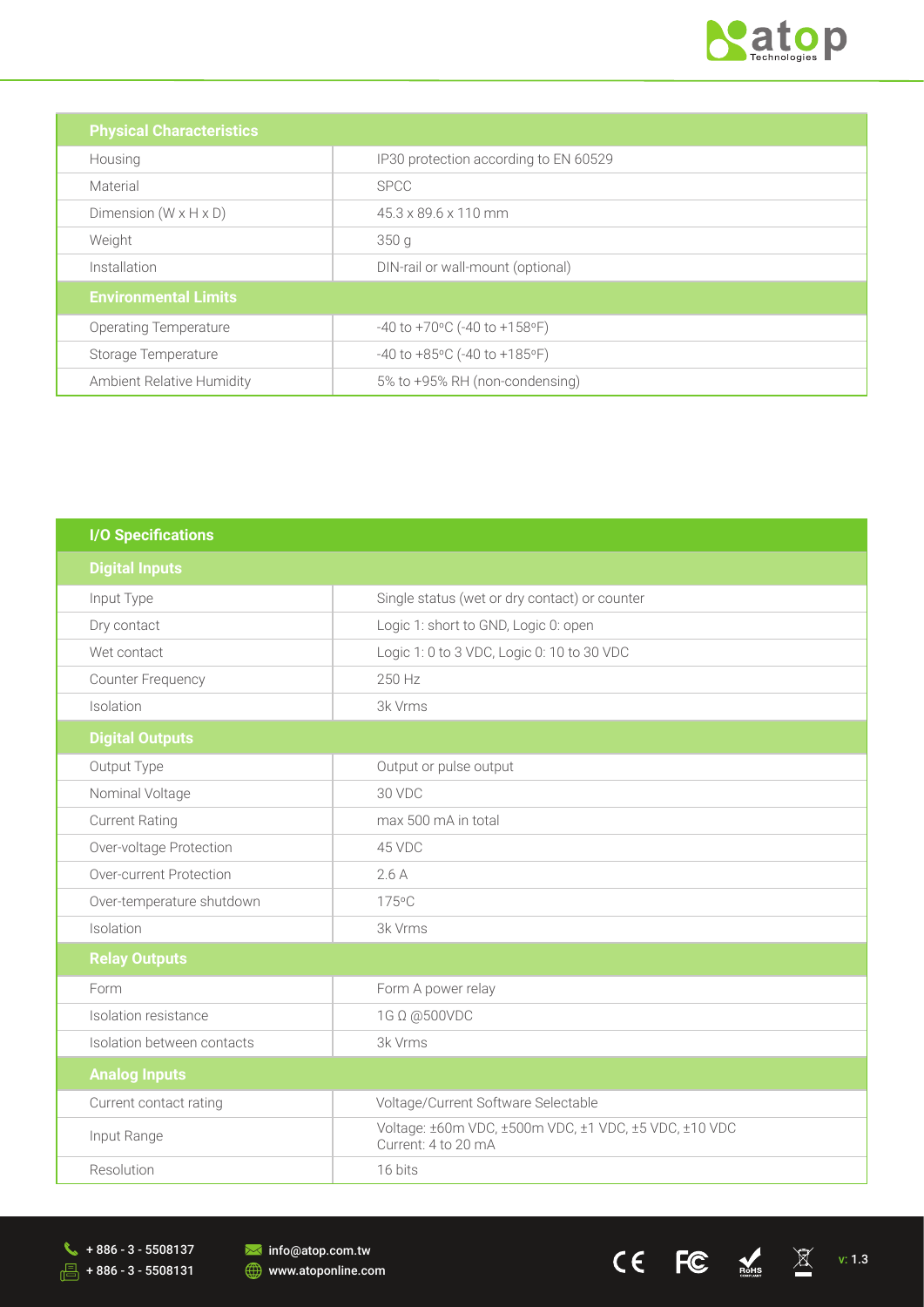

CE FC  $\leq$   $\frac{1}{2}$ 

| Accuracy              | ±0.1% FSR (Voltage) @25°C<br>±0.2% FSR (Current) @25°C |
|-----------------------|--------------------------------------------------------|
| Sampling Rate         | > 10 samples/sec (per channel)                         |
| <i>Isolation</i>      | 3k VDC or 2k Vrms                                      |
| <b>Analog Outputs</b> |                                                        |
| Output Type           | Voltage/Current Software Selectable                    |
| Voltage Range         | Voltage: ±10 VDC                                       |
| <b>Current Range</b>  | Current: 4 to 20 mA                                    |
| Resolution            | 16 bits                                                |
| Accuracy              | ±0.1% FSR @25°C                                        |
| Load Resistor         | Internal resistor, 500 $\Omega$                        |

# **REGULATORY APPROVALS**

| <b>Regulatory Approvals</b> |                                                                                                                                                                          |            |                                               |                                                                                   |                                                    |
|-----------------------------|--------------------------------------------------------------------------------------------------------------------------------------------------------------------------|------------|-----------------------------------------------|-----------------------------------------------------------------------------------|----------------------------------------------------|
| Safety                      |                                                                                                                                                                          | EN62368-1  |                                               |                                                                                   |                                                    |
| <b>EMC</b>                  | EN55032:2015+AC:2016, EN61000-6-4:2007+A1:2011, EN55024:2010+A1:2015,<br>EN61000-6-2:2005+AC:2005, EN301489-1 v2.2.0 / EN301489-17 v3.2.0<br>FCC Part 15B<br>FCC Part 18 |            |                                               |                                                                                   |                                                    |
| <b>Test</b>                 | <b>Version</b>                                                                                                                                                           | Item       |                                               | <b>Value</b>                                                                      | <b>Level</b>                                       |
| IEC 61000-4-2               | 2009                                                                                                                                                                     | <b>ESD</b> | Contact Discharge<br>Air Discharge            | $±4$ kV<br>$±8$ kV                                                                | $\mathbf{2}$<br>3                                  |
| IEC 61000-4-3               | 2010                                                                                                                                                                     | <b>RS</b>  | 80-1000 MHz<br>$1.4 - 6.0$ GHz                | 10 V/m<br>3 V/m                                                                   | 3<br>$\overline{2}$                                |
| IEC 61000-4-4               | 2012                                                                                                                                                                     | <b>FFT</b> | DC Power Port<br>Signal Port                  | $±1.0$ kV<br>$±1.0$ kV                                                            | $\overline{2}$<br>3                                |
| IEC 61000-4-5               | 2017                                                                                                                                                                     | Surge      | DC Power Port<br>DC Power Port<br>Signal Port | Line-to-Line $\pm$ 0.5 kV<br>Line-to-Earth $\pm$ 1 kV<br>Line-to-Earth $\pm$ 1 kV | $\overline{2}$<br>$\overline{2}$<br>$\overline{2}$ |
| IEC 61000-4-6               | 2013                                                                                                                                                                     | CS         | DC Power Port                                 | 10 Vrms                                                                           | 3                                                  |
| IEC 61000-4-8               | 2009                                                                                                                                                                     | PFMF       | Enclosure                                     | $30$ A/m                                                                          | $\overline{4}$                                     |
| Shock                       | MIL-STD-810F Method 516.5                                                                                                                                                |            |                                               |                                                                                   |                                                    |
| Drop                        | MIL-STD-810F Method 516.5                                                                                                                                                |            |                                               |                                                                                   |                                                    |
| Vibration                   | MIL-STD-810F Method 514.5 C-1 & C-2                                                                                                                                      |            |                                               |                                                                                   |                                                    |
| <b>RoHS</b>                 | Yes                                                                                                                                                                      |            |                                               |                                                                                   |                                                    |
| <b>MTBF</b>                 | 22.66 Years                                                                                                                                                              |            |                                               |                                                                                   |                                                    |
| Warranty                    | 5 Years                                                                                                                                                                  |            |                                               |                                                                                   |                                                    |

**M** info@atop.com.tw **WWW.atoponline.com**